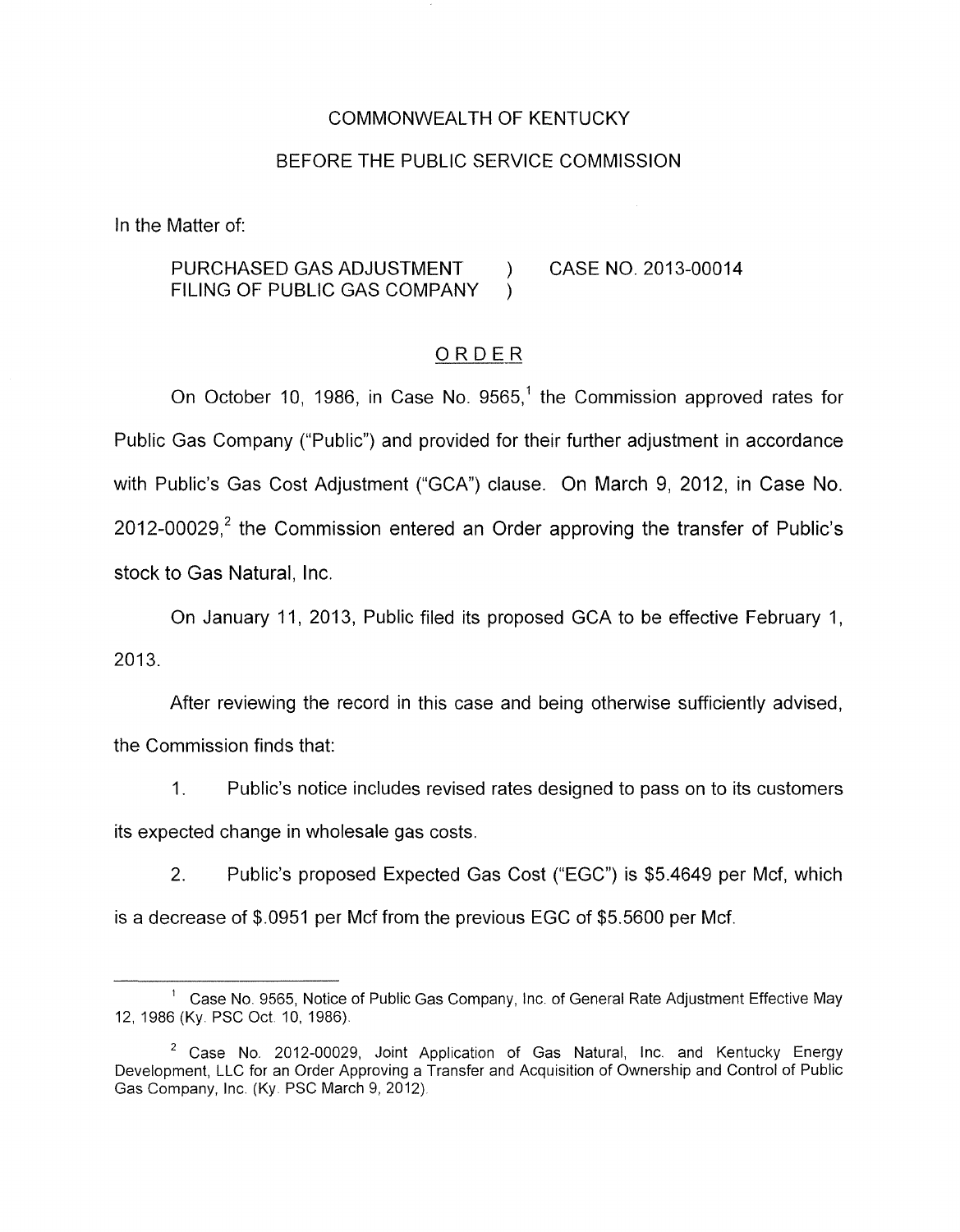3. Public's notice sets out no current quarter Refund Adjustment.

4. Public's notice sets out a current quarter Actual Adjustment ("AA") of \$.0632 per Mcf. Public's total AA is (\$.7126) per Mcf, which is an increase of \$.I086 per Mcf from the previous total AA of (\$.8212) per Mcf.

5. Public's GCA is \$4.7523 per Mcf, which is an increase of \$.0135 per Mcf from the previous GCA of \$4.7388 per Mcf. Due to a spread sheet error, Public proposed a GCA of \$4.7522 per Mcf.

6. The rates in the Appendix to this Order are fair, just, and reasonable and should be approved for service rendered by Public on and after February 10, 2013. Public did not give the 30 days' notice required for its increase in rates to be effective February 1, 2013.

IT IS THEREFORE ORDERED that:

 $\mathbf 1$ The rate proposed by Public is denied.

2. The rates in the Appendix attached hereto and incorporated herein is approved for service rendered on and after February 10, 2013.

3. Within 20 days of the date of this Order, Public shall file its revised tariff sheets with this Commission setting out the rates authorized herein and reflecting that they were approved pursuant to this Order.

-2- Case No. 2013-00014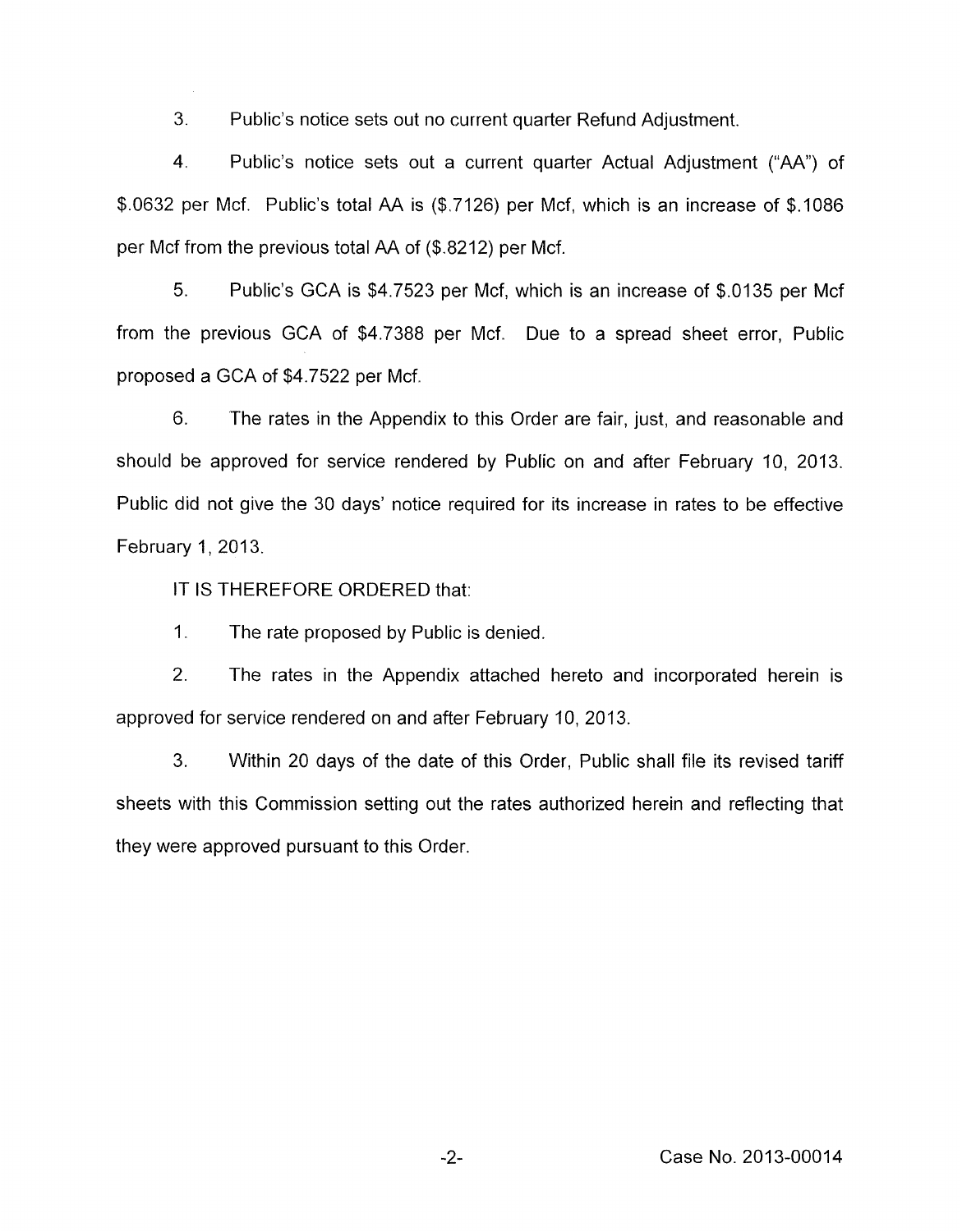By the Commission



**ATTES** pikector Execeti Jе

Case No. 2013-00014

 $\mathcal{L}$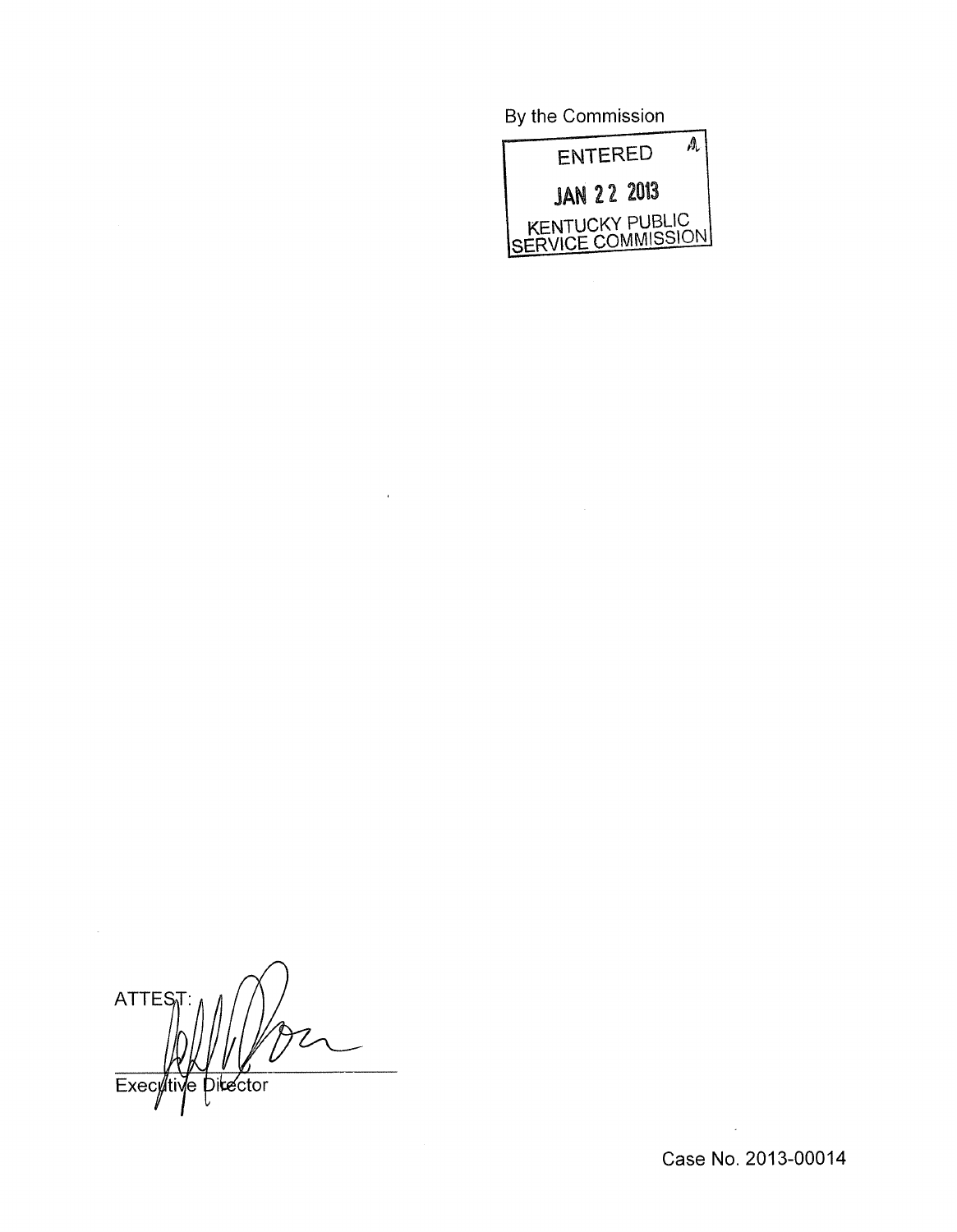# APPENDIX

# APPENDIX TO AN ORDER OF THE KENTUCKY PUBLIC SERVICE COMMISSION IN CASE NO. 2013-00014 DATED JAN 2 2 2013

The following rates and charges are prescribed for the customers served by Public Gas Company. All other rates and charges not specifically mentioned herein shall remain the same as those in effect under authority of the Commission prior to the effective date of this Order.

# Rates:

 $\mathcal{A}$ 

|                          | <b>Base Rate</b> | Gas Cost | Rate per Mcf |
|--------------------------|------------------|----------|--------------|
| Minimum Bill - First Mcf | \$3.2705         | \$4.7523 | \$8.0228     |
| Over 1 Mcf               | \$2.1505         | \$4.7523 | \$6.9028     |